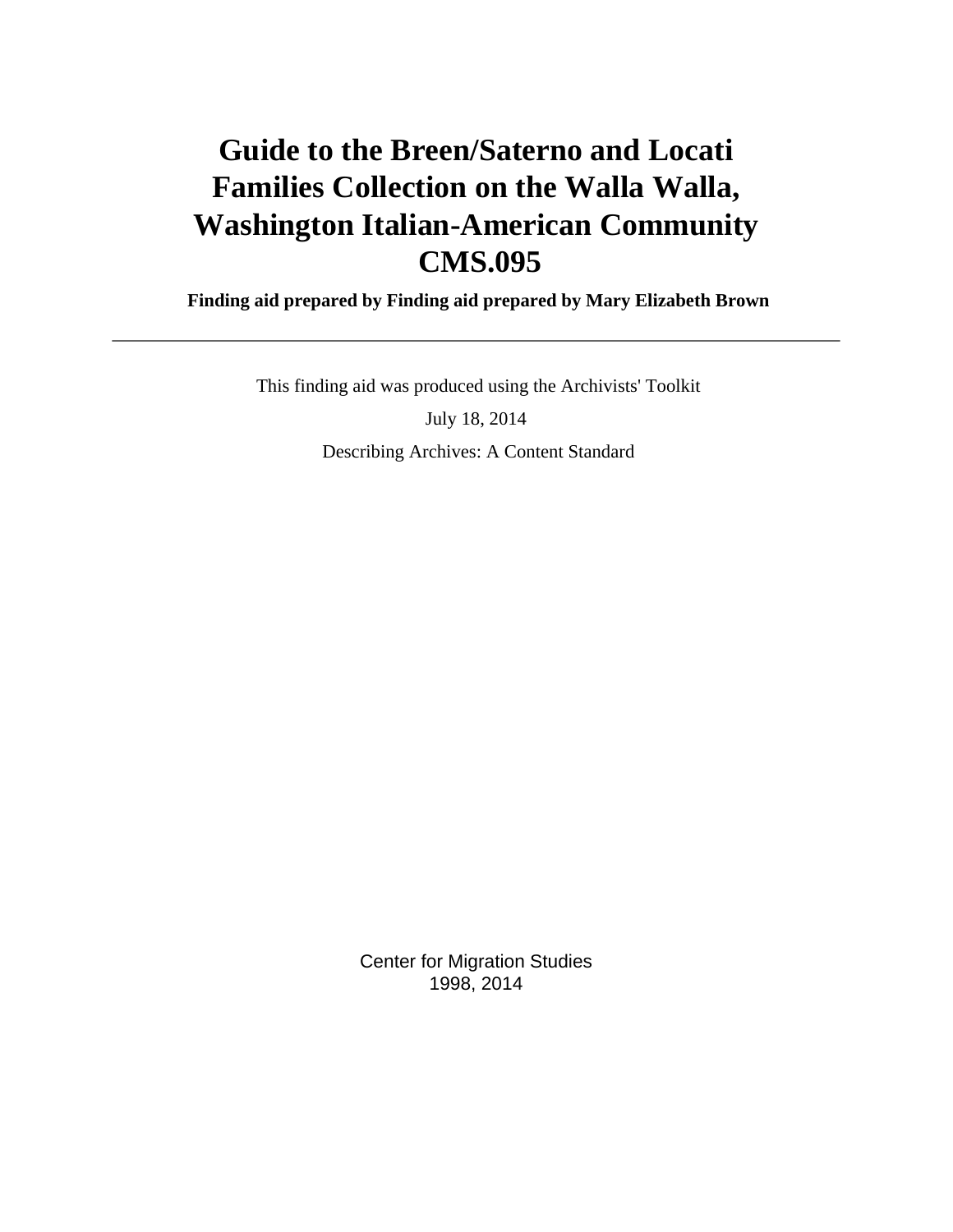## **Table of Contents**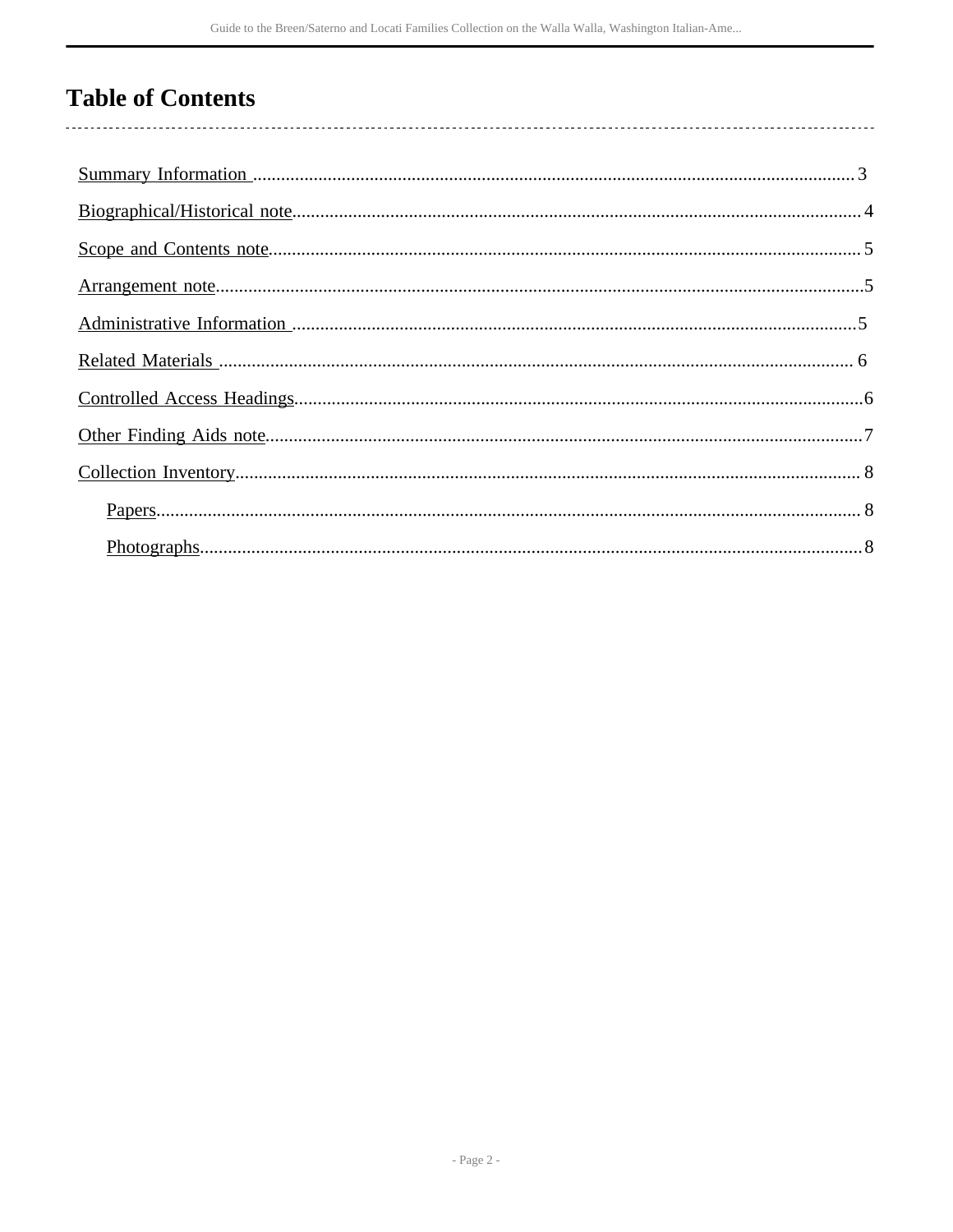## <span id="page-2-0"></span>**Summary Information**

| <b>Repository</b>                                  | <b>Center for Migration Studies</b>                                                                                                                                                                                                                                                                                          |
|----------------------------------------------------|------------------------------------------------------------------------------------------------------------------------------------------------------------------------------------------------------------------------------------------------------------------------------------------------------------------------------|
| <b>Title</b>                                       | Breen/Saterno and Locati Families Collection on the Walla Walla,<br><b>Washington Italian-American Community</b>                                                                                                                                                                                                             |
| Date [inclusive]                                   | 1880-1980                                                                                                                                                                                                                                                                                                                    |
| <b>Extent</b>                                      | 0.5 Linear feet in one document case and a binder.                                                                                                                                                                                                                                                                           |
| Language                                           | English                                                                                                                                                                                                                                                                                                                      |
| Language of Materials note In English and Italian. |                                                                                                                                                                                                                                                                                                                              |
| <b>Abstract</b>                                    | CMS #095 documents the history of the Breen family of Walla Walla<br>County in Washington State, from its migration from Italy as the Saturno<br>family to 1980, when CMS Librarian Olha Della Cava and consultant<br>photographer T.J. Marino solicited images from the family collection for<br>the publication of Images. |

#### **Preferred Citation note**

Center for Migration Studies of New York; Breen/Saterno and Locati Families Collection on the Walla Walla, Washington Italian-American Community (CMS 095); Box; Folder.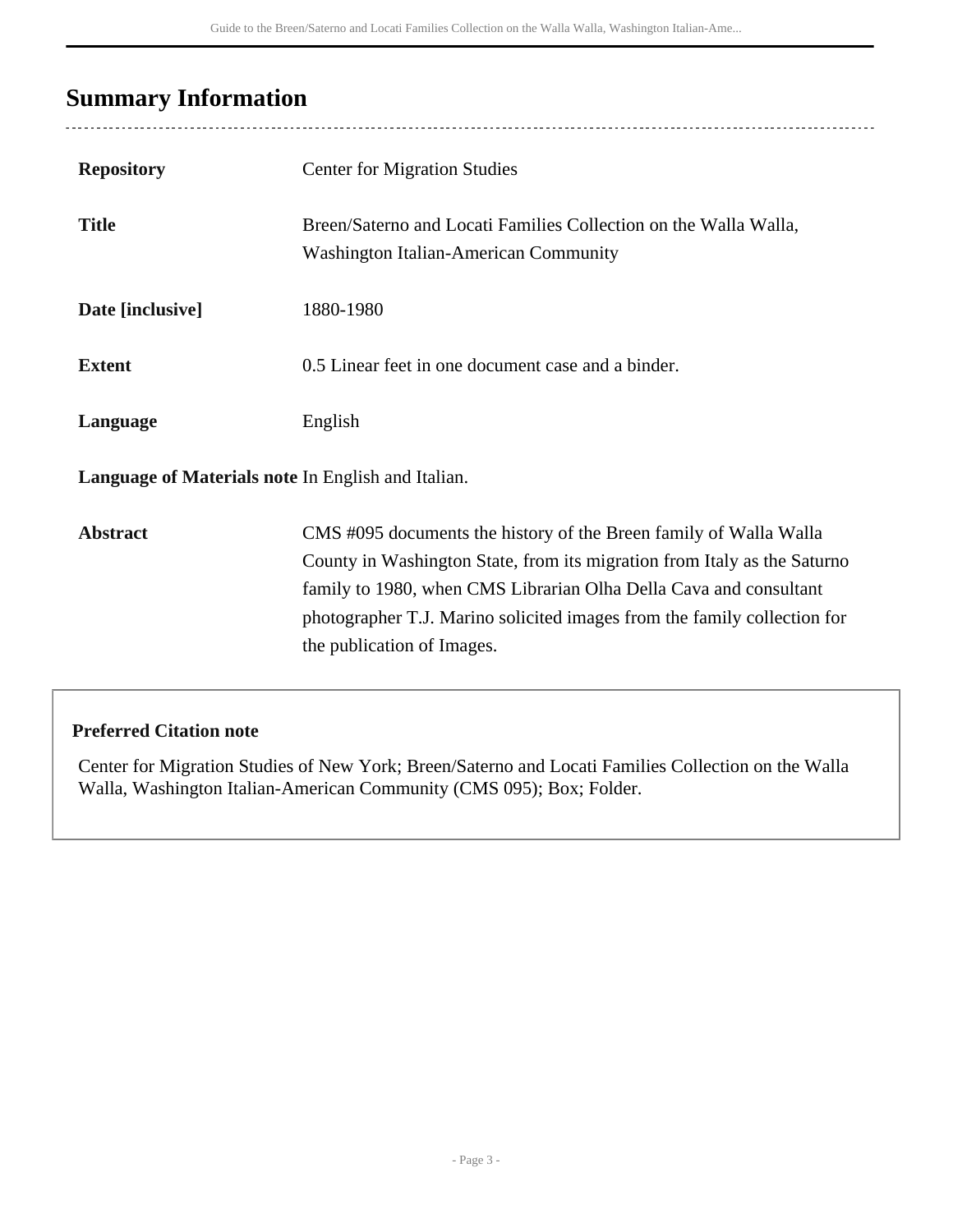## <span id="page-3-0"></span>**Biographical/Historical note**

CMS #095 documents the histories of two families who are long-time residents of Walla Walla County in Washington State.

The better-documented of the two is the Saturno/Breen family. The first Breen in America, Pasquale Saturno, left the family home on the island of Ascea of Ischia, off the coast of Naples, in 1876. He apparently returned to Italy three times. In 1888 he migrated permanently, bringing with him his wife Maria, his son Nicola, already a young man, and his business partner Joseph Tachi. The first Locati, Antonio, left the family home in the area around Naples before 1895 but the first solid record of him is his return to Italy that year. He married a woman named Caterina, fathered a child, and left Italy again, permanently, in 1900.

Both the Saturnos and the Locatis became truck gardeners in Walla Walla County, Washington, with the Locatis specializing in growing the Vidalia onions for which the area became famous. During this same period, Pasquale Saturno began using the name Frank Breen; he never made a legal change and never explained why he made the change. Both families involved themselves in the Walla Walla Gardner's Association, which in 1917 moved to its own warehouse.

The Saturno/Breen family tree grew well past Pasquale, Maria and Nicola. In 1892 Pasquale and Maria had a son named Carmen and in 1896 a daughter named Josephine. That same year Pasquale and Maria built a second home on their property, a duplex, in which their son Nicola lived. Nicola married a woman named Giovanna Locati, whose relation to Antonio and Caterina is unclear. Nicola and Giovanna had four children, of whom only a daughte rnamed Louise survived; Nicola and the three other children died in a 1907 typhus epidemic.

Joseph Breen married another Walla Walla Italian-American, Emilio Guglielmeli; he died in 1961 and she in 1974. Josephine and Emilio had four children: Lucile, Frank, Emilio Jr. and Joe. Lucille and her husband Herman Miller had two sons: Dean and Larry. Frank had a boy and girl, Bill and Janet. Emilio had seven children: Emma Jo, Mary, Monica, Clare, Dino, Gino and Emilio III. Joe had six children: Joe Jr., Fred, Vernerd, DeEtta, Lorene and Dena.

Pasquale and Maria's son Carmen inherited the family property. During the Great Depression he sold eighteen acres of land and took jobs, first with Pacific Fruit and Produce, then the state highway department. By the time of his death, his grandsons regarded him as well-to-do. He married Phoebe Myers and had two sons: Eugene and Carmen Jr.

Carmen Jr. married Denise Hart, had one son, Robert Breen, and moved to Spokane. Eugene remained on the remaining family acreage in Walla Walla, married Dorothy Koehler of Ritzville, and had a son, Douglas.

Douglas Breen became the fourth generation of Saturno/Breens to live on the family property. He married a woman named Karen and became the family historian and the person from whom CMS solicited material for its publication Images.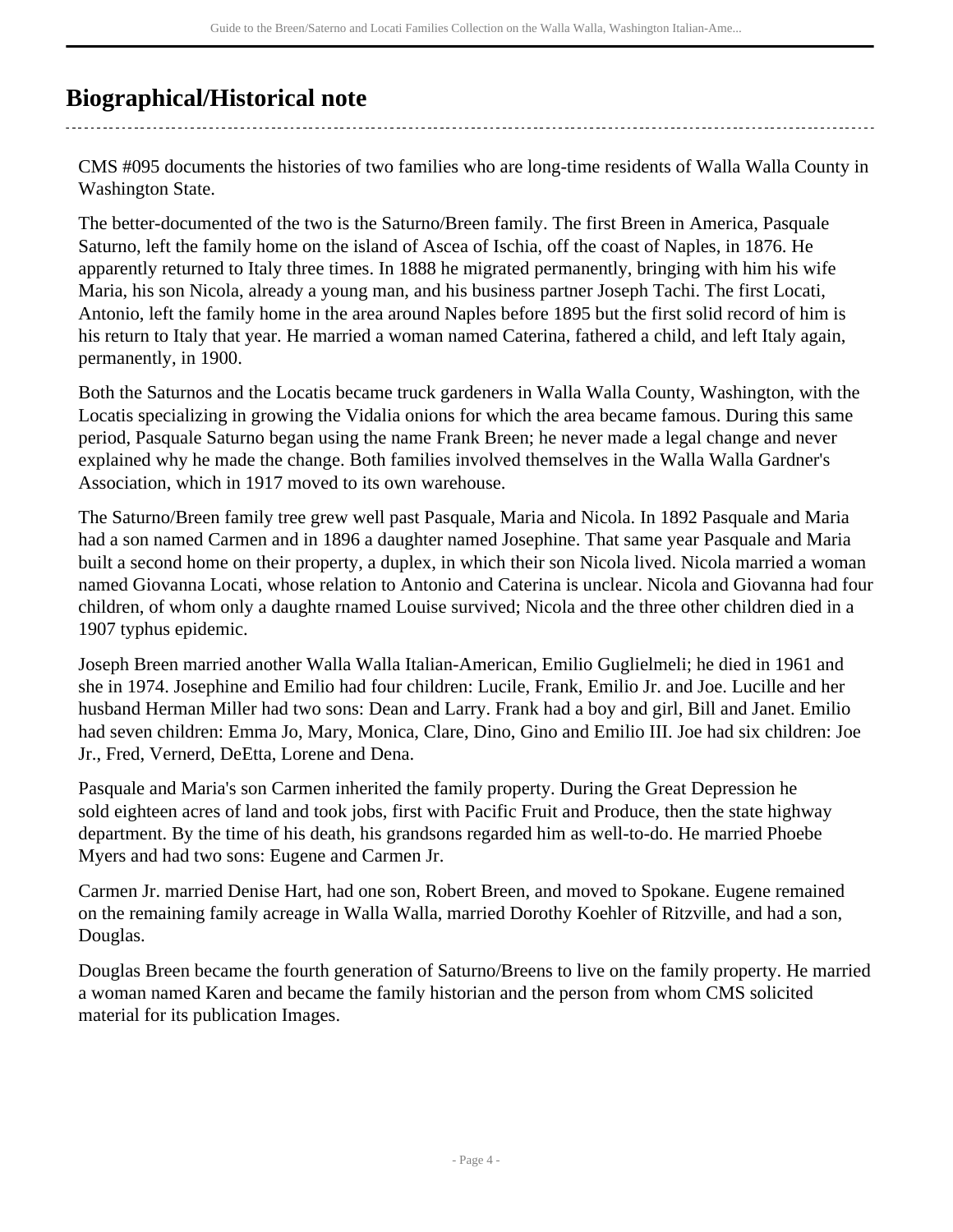Guide to the Breen/Saterno and Locati Families Collection on the Walla Walla, Washington Italian-Ame...

As for the Locati family, Antonio and Caterina had four children: Mary, Jacob, August and Joseph. Joseph published The Horitcultural Heritage of Walla Walla County, 1818-1977, in 1978. He provided copies of his publication, and of family portraits to CMS for the Images publication and for this collection

### <span id="page-4-0"></span>**Scope and Contents note**

CMS #095 documents the histories of the Saturno/Breen and Locati families, both of whom became truck farmers in Walla Walla County, Washington, as the nineteenth century turned to the twentieth. Family growth is documented through a series of photographs and photocopies of personal documents, and the growth of the family businesses is documented through photocopies of ledgers and publications describing the history of agriculture in the area.

## <span id="page-4-1"></span>**Arrangement note**

CMS #095 comprises one half-size Hollinger box the contents of which divided into two Series: Papers and Photographs.

## <span id="page-4-2"></span>**Administrative Information**

#### **Publication Information**

Center for Migration Studies 1998, 2014

#### **Conditions Governing Access note**

Open to researchers by appointment.

#### **Conditions Governing Use note**

Copyright is owned by the Center for Migration Studies. Permission to publish materials must be requested before use.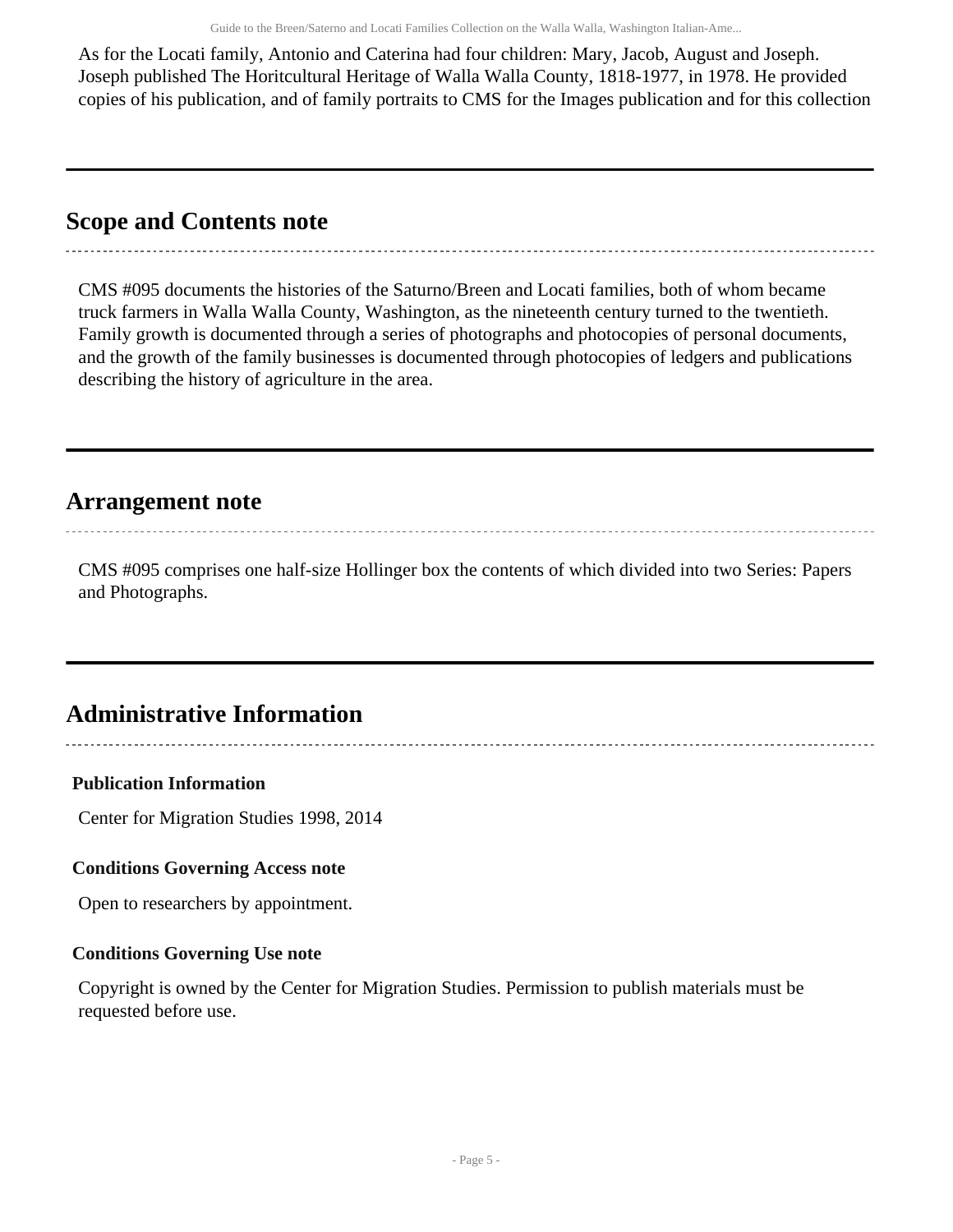#### **Immediate Source of Acquisition note**

Douglas Breen and Joseph Locati of Walla Walla County, Washington, donated the documents and photographs from their respective families.

#### **Processing Information note**

Mary Elizabeth Brown processed CMS #095 and prepared a finding aid in August 1998. She revised the finding aid in Archivists' Toolkit in July 2014. In 2014, the collection name was changed from the Walla Walla Washington Italian-American Community Records to the Breen/Saterno and Locati Families Collection on the Walla Walla, Washington Italian-American Community.

In 2014, this collection was entered into the Archivists' Toolkit in compliance with DACS and folder descriptions were simplified from the original print finding aid. (The original finding aid is available in print upon request). Folder titles in the container list online may vary from the the physical folder titles.

#### **Existence and Location of Originals note**

As of 1980, copies of the original documents and photographs were with Douglas Breen and Joseph Locati of Walla Walla County, Washington.

### <span id="page-5-0"></span>**Related Materials**

#### **Related Archival Materials note**

While CMS #095 was being processed Director of the Library and Archives Diana J. Zimmeran decided to create an artification collection, CMS #091, to put in one place the material used to create the publication Images. Each print in CMS #095 contains a note as to where to find a matching print in CMS #091, and where to find the negatives in CMS #091.

### <span id="page-5-1"></span>**Controlled Access Headings**

#### **Geographic Name(s)**

• Walla Walla County (Wash.) x| History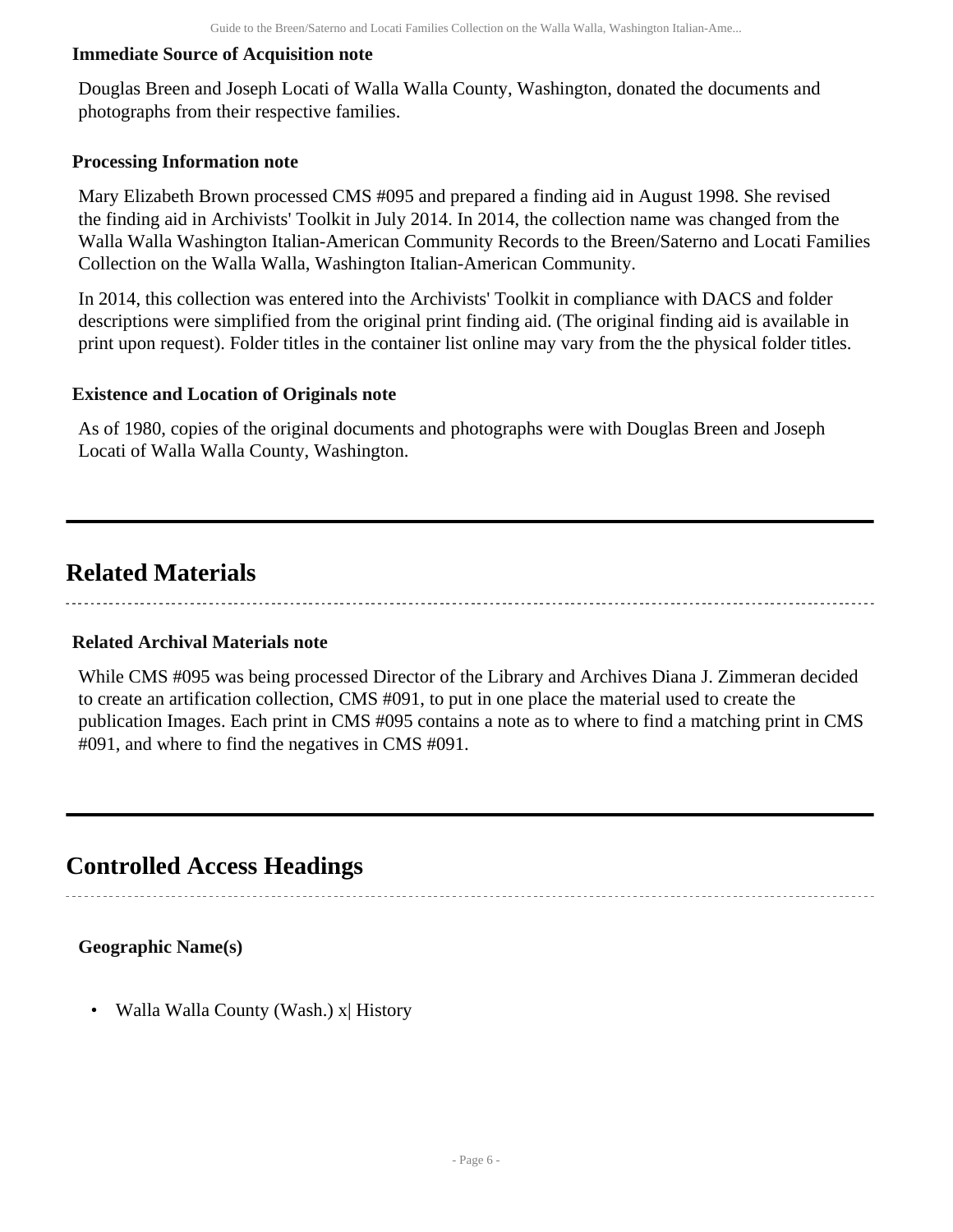#### **Occupation(s)**

• Farmers |z Washington (State)

#### **Personal Name(s)**

- Breen, Douglas
- Locati, Joseph

#### **Subject(s)**

• Italian Americans |z Washington State |z Walla Walla County | History

## <span id="page-6-0"></span>**Other Finding Aids note**

A copy of the original finding aid is available on request.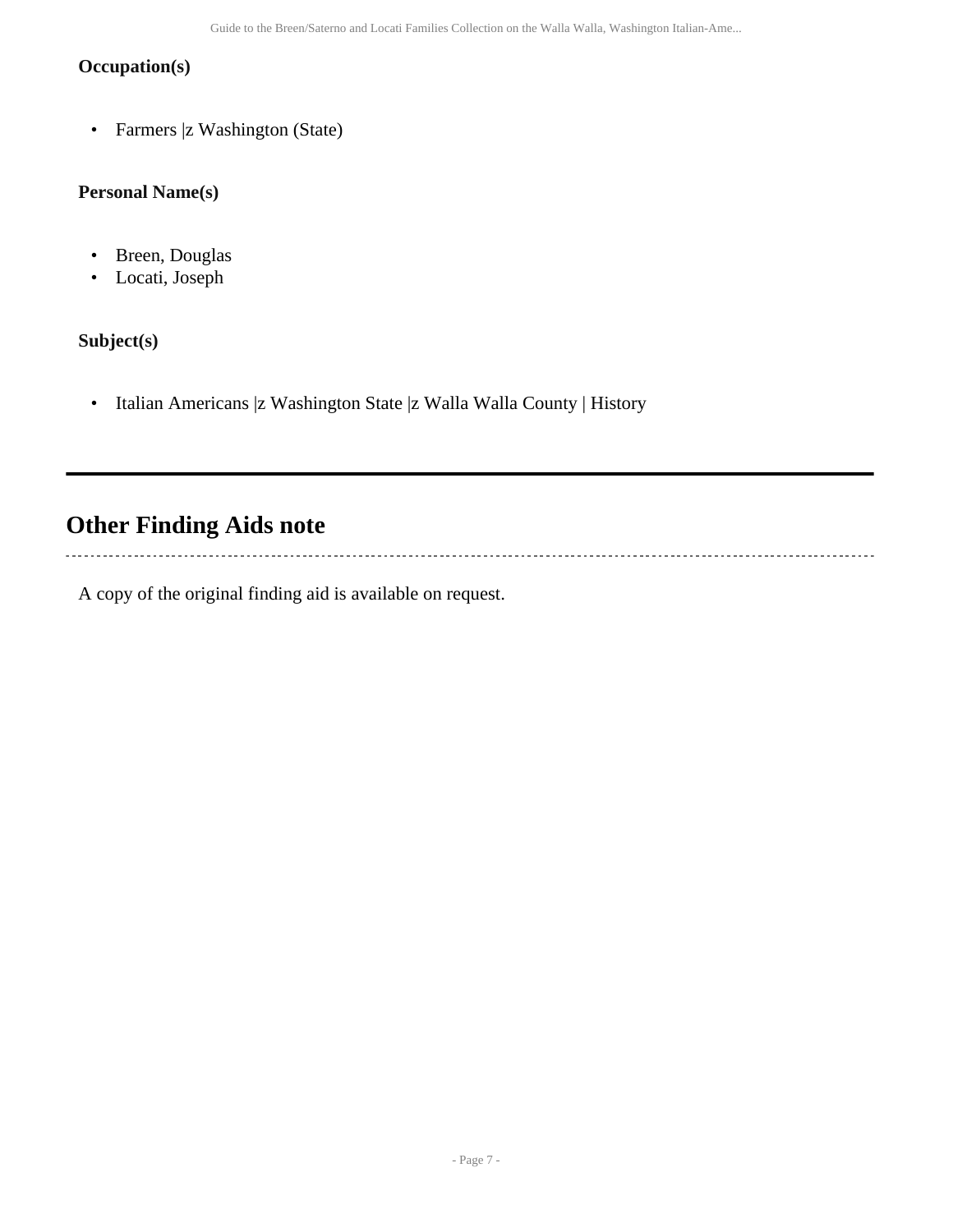# <span id="page-7-0"></span>**Collection Inventory**

<span id="page-7-2"></span><span id="page-7-1"></span>

| <b>Papers 1880-1973</b>                                    |              |                |
|------------------------------------------------------------|--------------|----------------|
|                                                            | <b>Box</b>   | Folder         |
| Photocopies of bills                                       | $\mathbf{1}$ | $\mathbf{1}$   |
| Photocopies of ledger                                      | $\mathbf{1}$ | $\overline{2}$ |
| Photocopies of published materials                         | $\mathbf{1}$ | 3              |
| Newspaper clippings 1973, 1975                             | $\mathbf{1}$ | $\overline{4}$ |
| Douglas Saturno Breen's inventory of family photographs    | $\mathbf{1}$ | 5              |
| Douglas Saturno Breen's family history                     | $\mathbf{1}$ | 6              |
| Correspondence between Dogulas Breen and T.J. Marino       | $\mathbf{1}$ | $\tau$         |
| Correspndence between Joseph J. Locati and Olha Della Cava | $\mathbf{1}$ | $8\,$          |
| Photographs 1880-1976                                      |              |                |
|                                                            | <b>Box</b>   | Photograph     |
| Walla Walla sweet onions                                   | $\mathbf{1}$ | $\mathbf{1}$   |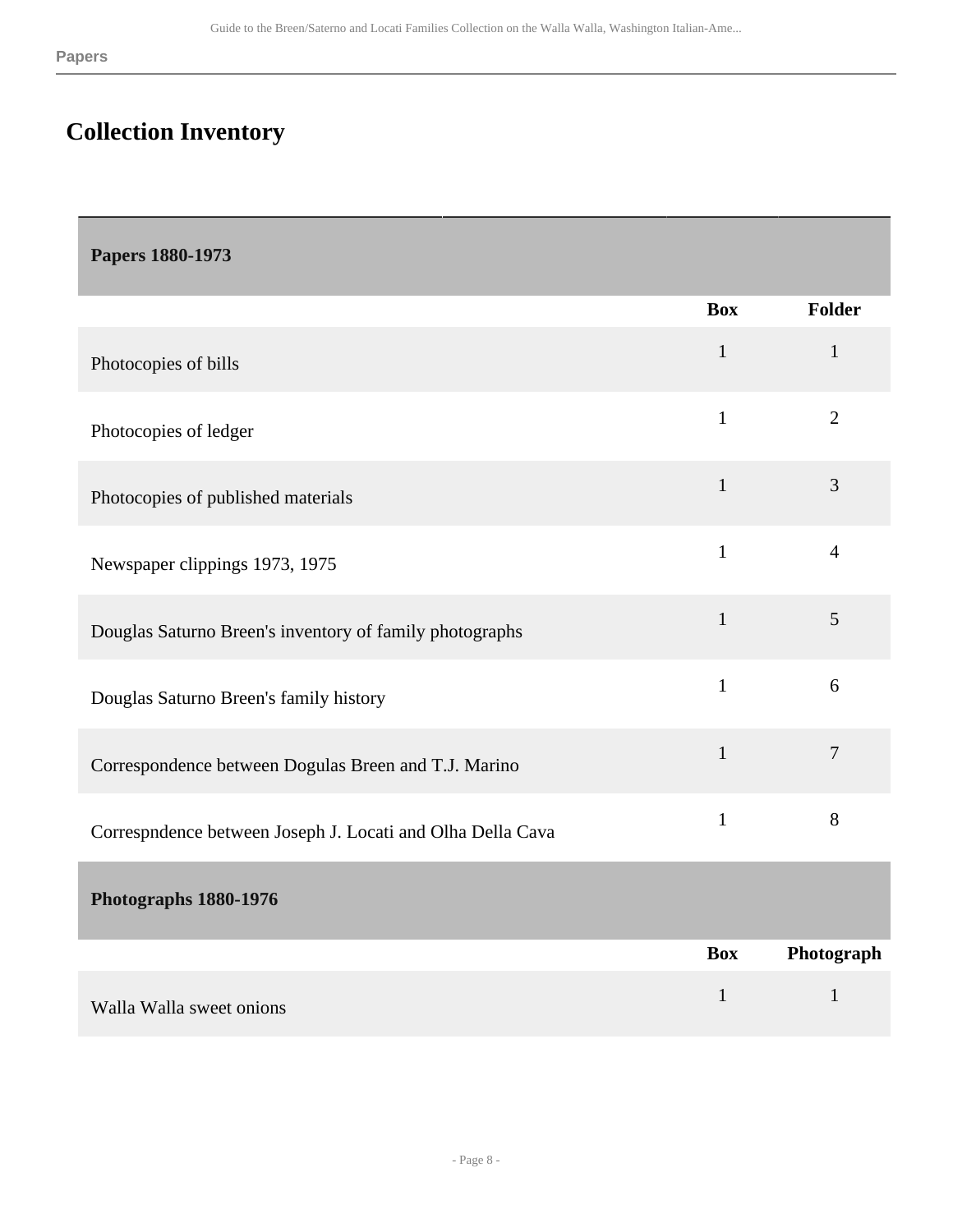| Clockwise from top: Carmen Saturno, his wife Giovanna Locati Saturno,<br>his father Pasquale Saturno, his daughter Louise Saturno, his sister<br>Josephine Saturno, and his mother Maria Saturno | $\mathbf{1}$ | $\overline{2}$ |
|--------------------------------------------------------------------------------------------------------------------------------------------------------------------------------------------------|--------------|----------------|
| Josephine Saturno Confirmation and/or First Communion                                                                                                                                            | $\mathbf{1}$ | 3              |
| Carmen Saturno                                                                                                                                                                                   | $\mathbf{1}$ | $\overline{4}$ |
| Nicola Saturno, Walla Walla, Washington                                                                                                                                                          | $\mathbf{1}$ | 5              |
| Nicola Saturno (standing) and friend                                                                                                                                                             | $\mathbf{1}$ | 6              |
| Nicola, daughter of Louise Saturno                                                                                                                                                               | $\mathbf{1}$ | $\overline{7}$ |
| Memorial card for Pasquale Saturno, infant son of Pasquale and Maria<br>Saturno                                                                                                                  | $\mathbf{1}$ | 8              |
| Douglas and Karen Breen, Walla Walla, Washington                                                                                                                                                 | $\mathbf{1}$ | 9              |
| The Saturno's neighbor Reno Magnoni Manuel and one of his sons                                                                                                                                   | $\mathbf{1}$ | 10             |
| Joseph and Antonia Tache'                                                                                                                                                                        | $\mathbf{1}$ | 11             |
| The Saturnos' neighborhs, left to right: Silvia, Minnie and Christopher<br>Columbo                                                                                                               | $\mathbf{1}$ | 12             |
| The Saturnos' friend William Scocco, Walla Walla, Washington                                                                                                                                     | $\mathbf{1}$ | 13             |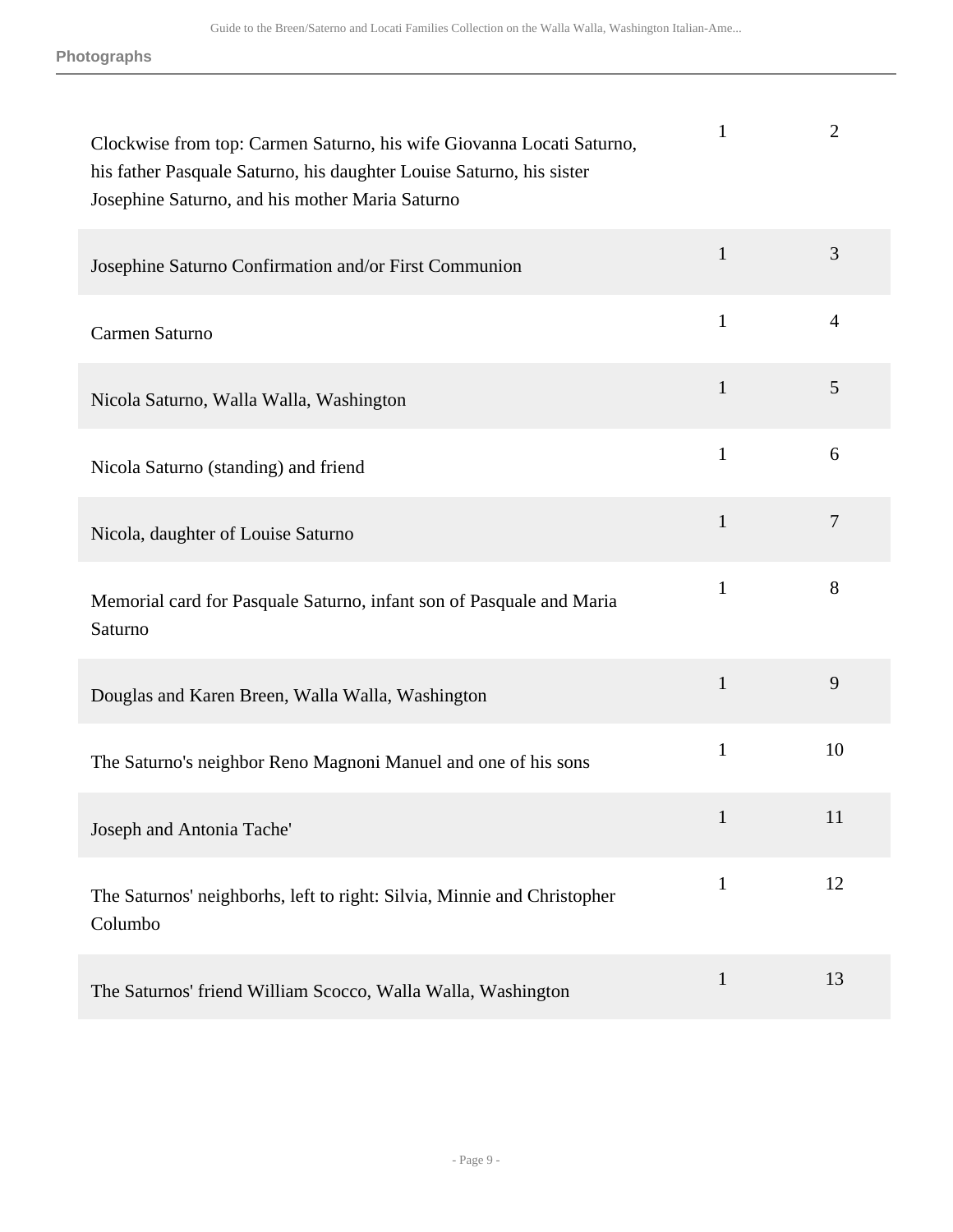| The Dorio Family, Walla Walla, Washington                                                          | $\mathbf{1}$ | 14 |
|----------------------------------------------------------------------------------------------------|--------------|----|
| Pasquale Saturno brought his relative Pete Costello from Italy to Walla<br>Walla, Washington       | $\mathbf{1}$ | 15 |
| Unidentified baby, possible Maria Saturno, daughter of Nicola                                      | $\mathbf{1}$ | 16 |
| Elderly man, possibly the father Pasquale Saturno                                                  | $\mathbf{1}$ | 17 |
| Possibly Carmen Saturno, age 72                                                                    | $\mathbf{1}$ | 18 |
| Possibly the Toni Locati family, relatives of Antonio and Caterina Locati                          | $\mathbf{1}$ | 19 |
| Undated Columbus Day Parade, Walla Walla, Washington                                               | $\mathbf{1}$ | 20 |
| Saint Patrick's Roman Catholic Church, Walla Walla, Washington                                     | $\mathbf{1}$ | 21 |
| Davis Public School, College Place, Walla Walla, Washington, showing<br>the Saturno/Breen property | $\mathbf{1}$ | 22 |
| Possibly the Saturno home                                                                          | $\mathbf{1}$ | 23 |
| Saturno mausoleum, Walla Walla, Washington                                                         | $\mathbf{1}$ | 24 |
| Frank Fanchulo Family, Walla Walla, Washington                                                     | $\mathbf{1}$ | 25 |
| Dedicaton of Christopher Columbus Statue, Walla Walla,<br>Washington October 12, 1911              | $\mathbf{1}$ | 26 |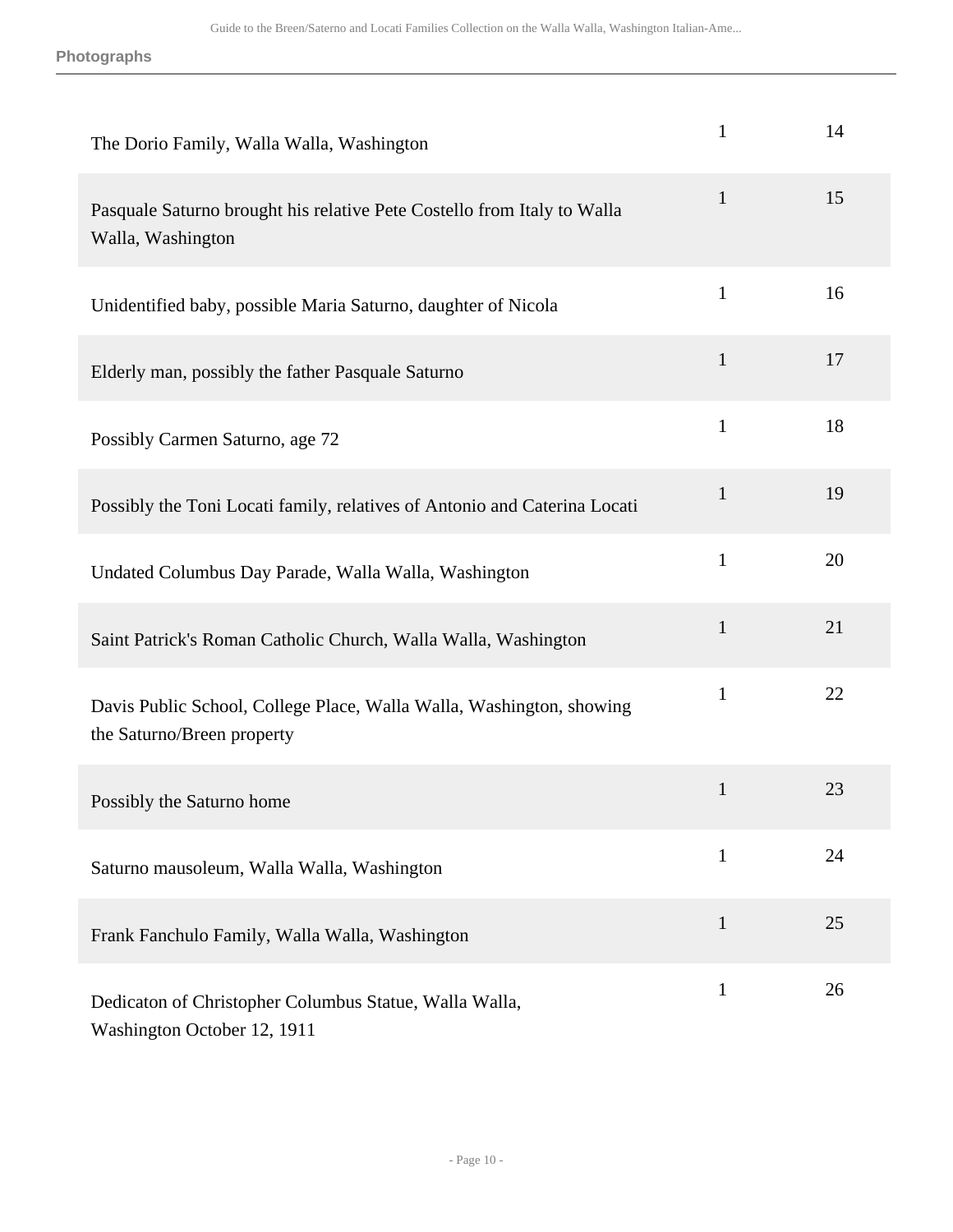| Luigi Rizzi, who brought many of his family members to Walla Walla,<br>Washington                                                      | $\mathbf{1}$ | 27 |
|----------------------------------------------------------------------------------------------------------------------------------------|--------------|----|
| A mistake in the original processing made a copy of Item 52 into Item 28;<br>28 is nullified and the correct number for the Item is 52 | $\mathbf{1}$ | 28 |
| Emilio Guglielmelli and Josephine Saturno on their wedding day in Walla<br>Walla, Washington, in the early 1920s                       | $\mathbf{1}$ | 29 |
| Possibly Maria Saturno's parents in Italy                                                                                              | $\mathbf{1}$ | 30 |
| Locati Family photo of a young man                                                                                                     | $\mathbf{1}$ | 31 |
| The Locati Family's photograph of family friend Joseph Tache'                                                                          | $\mathbf{1}$ | 32 |
| Walla Walla Gardeners' Association in their rented quarters 1916                                                                       | $\mathbf{1}$ | 33 |
| Walla Walla produce Company commission House 1915                                                                                      | $\mathbf{1}$ | 34 |
| Antonio and Caterina Locati and their child, born in his homeland near<br>Milan, Italy during his stay there 1895-1900                 | $\mathbf{1}$ | 35 |
| Antonio and Caterina Locati with three of their children                                                                               | $\mathbf{1}$ | 36 |
| Antonio and Caterina Locati and their four children: Mary and Jacob<br>(rear), Joseph (center) and August (front)                      | 1            | 37 |
| The Rev. Oscar Romualdo Balducci, born in Florence, educated in<br>Florence, France, German and Minnesota, where he received an M.A.,  | $\mathbf{1}$ | 38 |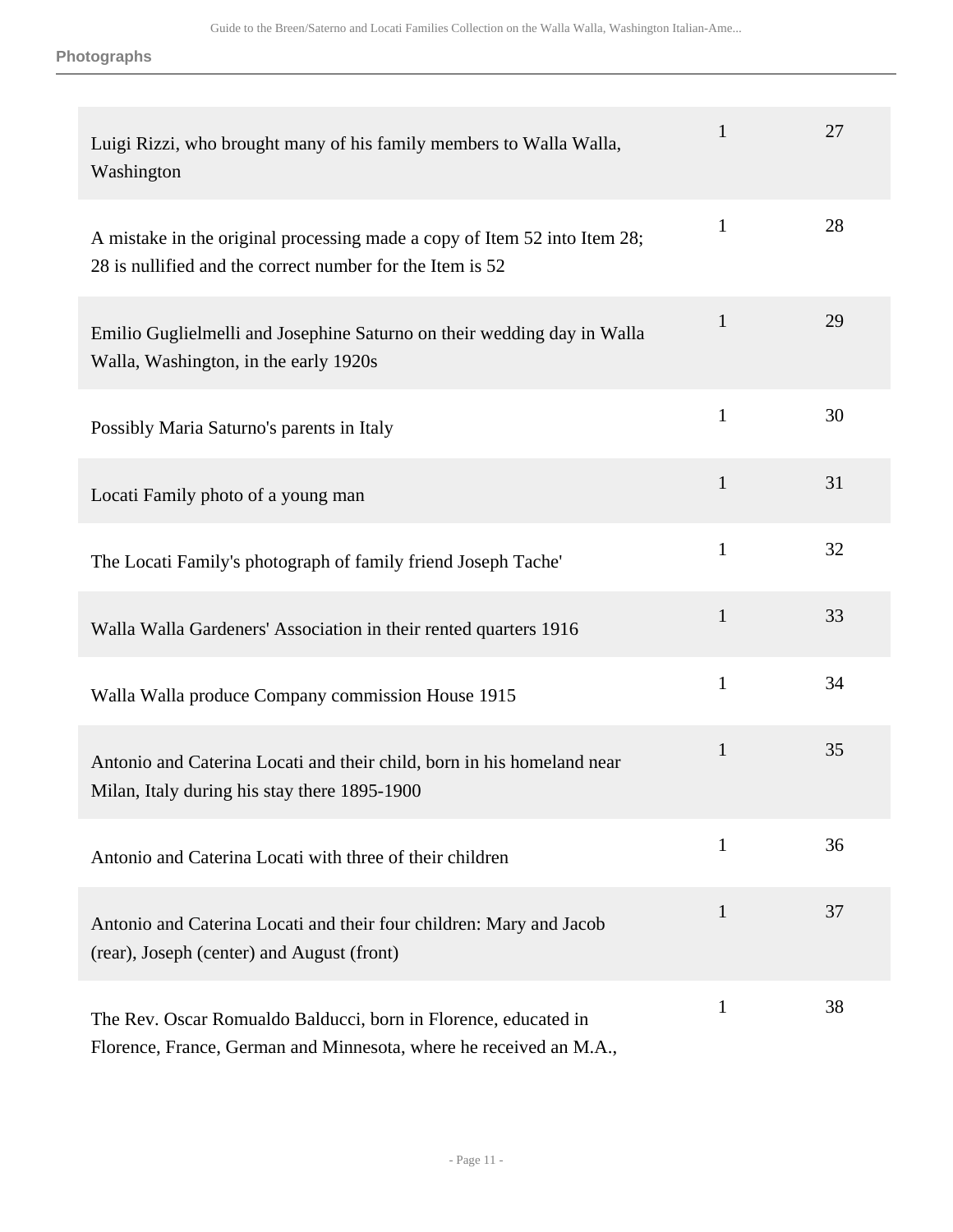founder of the Italian mission church of Saint Francis of Assisi in 1915; he died in 1935.

| Agostino and Maria Locati of Lonate Pozzolo, Varese, Italy, and three<br>sons, left to right: Angneo, Antonio and Ambrogio; Antonio Locati<br>became an founding father of the Walla Walla, Washington, Italian-<br>American community | $\mathbf{1}$ | 39 |
|----------------------------------------------------------------------------------------------------------------------------------------------------------------------------------------------------------------------------------------|--------------|----|
| Antonio Locati, age 17, Walla Walla, Washington                                                                                                                                                                                        | $\mathbf{1}$ | 40 |
| Walla Walla Gardeners' Association's new building 1917                                                                                                                                                                                 | $\mathbf{1}$ | 41 |
| Calabrian-born Giuseppe Spagnuolo and sons Louis, Frank and Royal<br>harventing Spanish onions in Walla Walla, Washington 1915                                                                                                         | $\mathbf{1}$ | 42 |
| Another view of the dedication of the status of Christopher Columbus, the<br>year the day became a legal holiday in Washington State October 12, 1911                                                                                  | $\mathbf{1}$ | 43 |
| Men visiting Antonio Locati one Sunday 1910                                                                                                                                                                                            | $\mathbf{1}$ | 44 |
| William Criscola, American-born son of Pasquale Criscuola and his wife<br>Carrie, American-born daughter of Joe Locati, harvesting field-pack head<br>lettuce 1903                                                                     | $\mathbf{1}$ | 45 |
| Mrs. Frank (Caroline) Arbini topping summer onions into pile-rows for a<br>few hours' curing, after which they were hand-graded, sized and sacked<br>much has had been done for the past half century                                  | $\mathbf{1}$ | 46 |